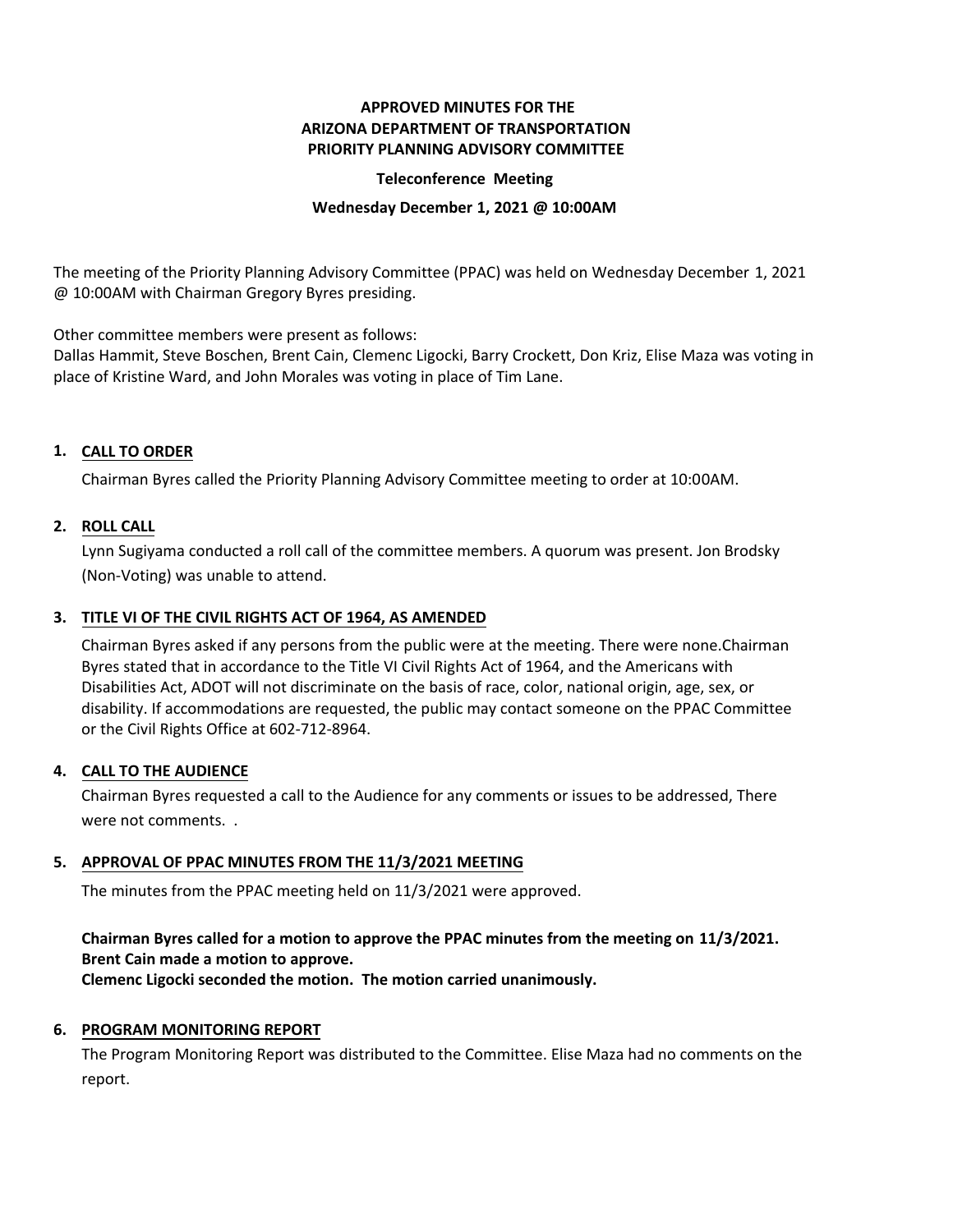# **2022-2026 TRANSPORTATION FACILITIES CONSTRUCTION: DISCUSSION AND POSSIBLE ACTION ON PROJECT MODIFICATIONS & NEW PROJECTS**

| $7-1$ | Route & MP:                | 1-8 @ MP 0.46                     |
|-------|----------------------------|-----------------------------------|
|       | <b>Project Name:</b>       | 4th St TI - County Road 31E       |
|       | Type of Work:              | <b>BRIDGE DECK REHABILITATION</b> |
|       | County:                    | Yuma                              |
|       | District:                  | Southwest                         |
|       | Schedule:                  | FY 2022                           |
|       | Project:                   | F017201C TIP#: 8363               |
|       | <b>Project Manager:</b>    | <b>Bharat Kandel</b>              |
|       | <b>Program Amount:</b>     | \$4,500,000                       |
|       | <b>New Program Amount:</b> | \$6,000,000                       |
|       | <b>Requested Action:</b>   | <b>Increase Budget</b>            |

**Item 7-1 was presented by: Bharat Kandel Chairman called for a motion to approve Item 7-1. Steve Boschen made the motion to approve. Dallas Hammit seconded the motion. Motion carried unanimously.**

| $7 - 2$ | Route & MP:                | SR 51 @ MP 3.3          |
|---------|----------------------------|-------------------------|
|         | <b>Project Name:</b>       | SR 51 AT CAMELBACK      |
|         | <b>Type of Work:</b>       | PAVEMENT RECONSTRUCTION |
|         | County:                    | Maricopa                |
|         | District:                  | Central                 |
|         | Schedule:                  |                         |
|         | Project:                   | F043701D TIP#: 102819   |
|         | <b>Project Manager:</b>    | Craig Regulski          |
|         | <b>Program Amount:</b>     | \$0                     |
|         | <b>New Program Amount:</b> | \$382,000               |
|         | <b>Requested Action:</b>   | Establish Project.      |

**Item 7-2 was presented by: Craig Regulski Chairman called for a motion to approve Item 7-2. Steve Boschen made the motion to approve. Brent Cain seconded the motion. Motion carried unanimously.**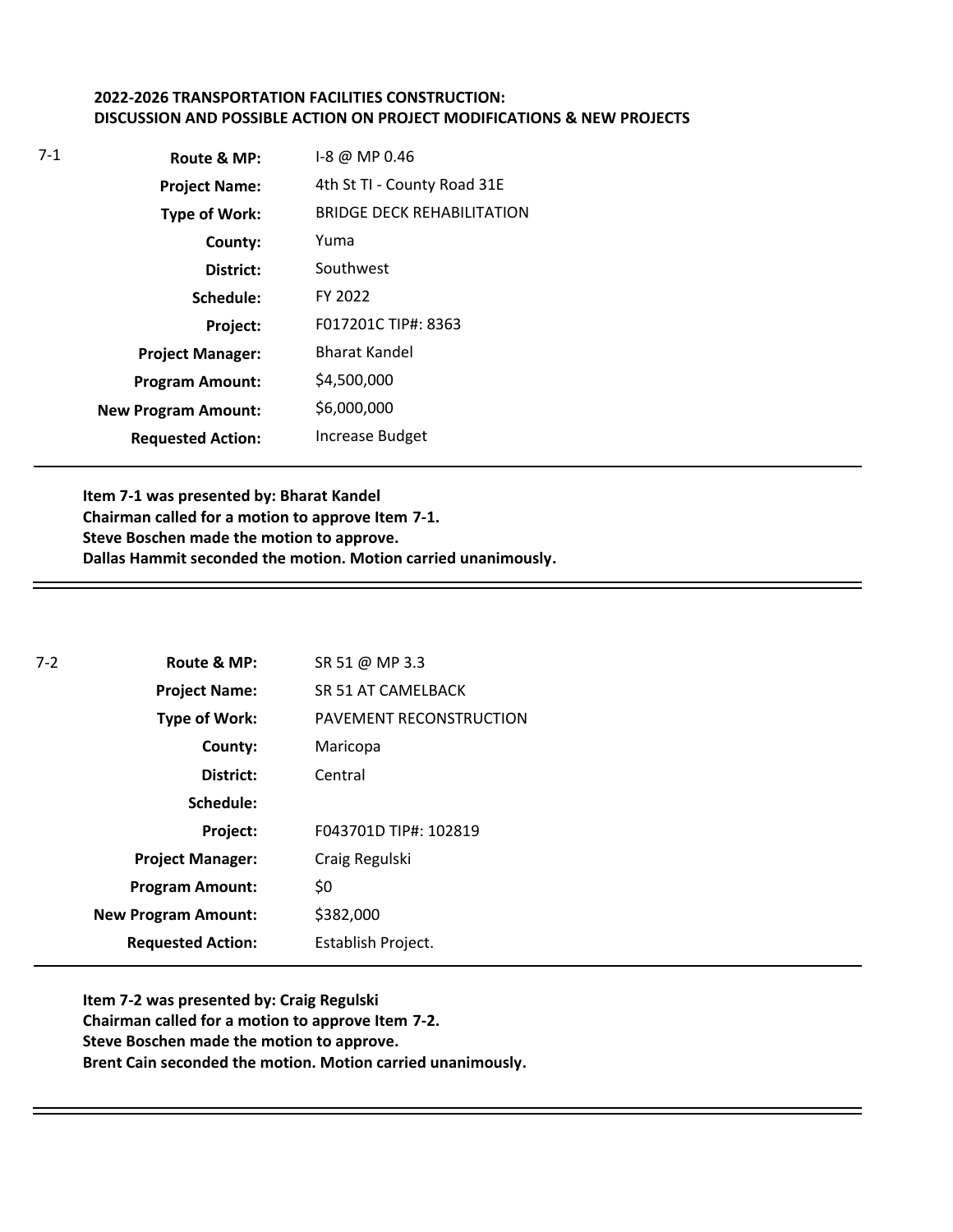| Various Routes              |
|-----------------------------|
| SOUTHERN REGION             |
| Convert HPS to LED Lighting |
| Pima                        |
| Southcentral                |
|                             |
| F048101X TIP#: 102828       |
| James Gomes                 |
| \$0                         |
| \$142,000                   |
| Establish new project.      |
|                             |

**Item 7-3 was presented by: James Gomes Chairman called for a motion to approve Item 7-3. Brent Cain made the motion to approve. Dallas Hammit seconded the motion. Motion carried unanimously.**

| Route & MP:                | <b>Various Routes</b>       |
|----------------------------|-----------------------------|
| <b>Project Name:</b>       | NE DISTRICT WRONG WAY SIGNS |
| Type of Work:              | <b>INSTALL SIGNS</b>        |
| County:                    | Statewide                   |
| District:                  | <b>Northeast</b>            |
| Schedule:                  | FY 2022                     |
| Project:                   | F043401C TIP#: 101198       |
| <b>Project Manager:</b>    | Jeffrey Davidson            |
| <b>Program Amount:</b>     | \$916,000                   |
| <b>New Program Amount:</b> | \$916,000                   |
| <b>Requested Action:</b>   | Defer Project.              |
|                            |                             |

**Item 7-4 was presented by: Jeffrey Davidson**

**Chairman called for a motion to approve Item 7-4.**

**Dallas Hammit made the motion to approve.**

**Dallas Hammit seconded the motion. Motion carried unanimously.** 

**No action was taken on Item 7-4. Previously, the project was approved at the June 2, 2021 PPAC. It was then updated in the FY 2022-2026 Five Year Facilities Construction Program. This project was withdrawn.**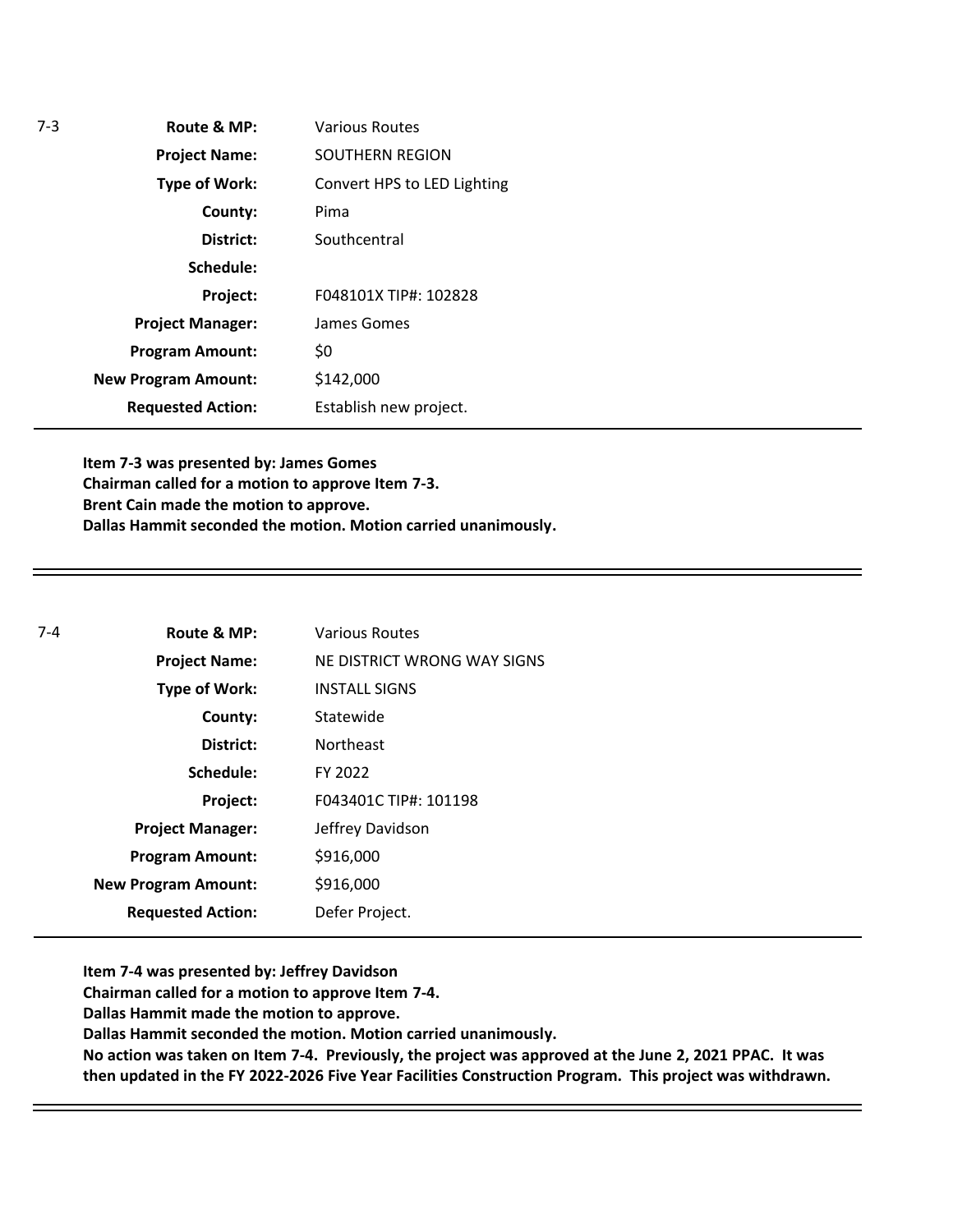| $7-5$ | Route & MP:                | <b>Various Routes</b>       |
|-------|----------------------------|-----------------------------|
|       | <b>Project Name:</b>       | SE DISTRICT WRONG WAY SIGNS |
|       | <b>Type of Work:</b>       | <b>INSTALL SIGNS</b>        |
|       | County:                    | Statewide                   |
|       | District:                  | Southeast                   |
|       | Schedule:                  |                             |
|       | Project:                   | F043501C TIP#: 101199       |
|       | <b>Project Manager:</b>    | Jeffrey Davidson            |
|       | <b>Program Amount:</b>     | \$610,000                   |
|       | <b>New Program Amount:</b> | \$0                         |
|       | <b>Requested Action:</b>   | Delete project.             |
|       |                            |                             |

**Item 7-5 was presented by: Jeffrey Davidson Chairman called for a motion to approve Item 7-5. Dallas Hammit made the motion to approve. Brent Cain seconded the motion. Motion carried unanimously.**

### **FY 2022-2026 Airport Development Program - Projects**

| 7-6 | <b>AIRPORT PROJECT NAME:</b> | FY 2022 Airport Development Capital Improvement Program       |
|-----|------------------------------|---------------------------------------------------------------|
|     | <b>GRANT MANAGER:</b>        | <b>Matthew Munden</b>                                         |
|     | <b>REQUESTED ACTION:</b>     | Revision of projects in the FY 22 Airport Development Capital |
|     |                              | Improvement Program.                                          |

**Item 7-6 was presented by: Matthew Munden Chairman called for a motion to approve Item 7-6. Don Kriz made the motion to approve. Steve Boschen seconded the motion. Motion carried unanimously.**